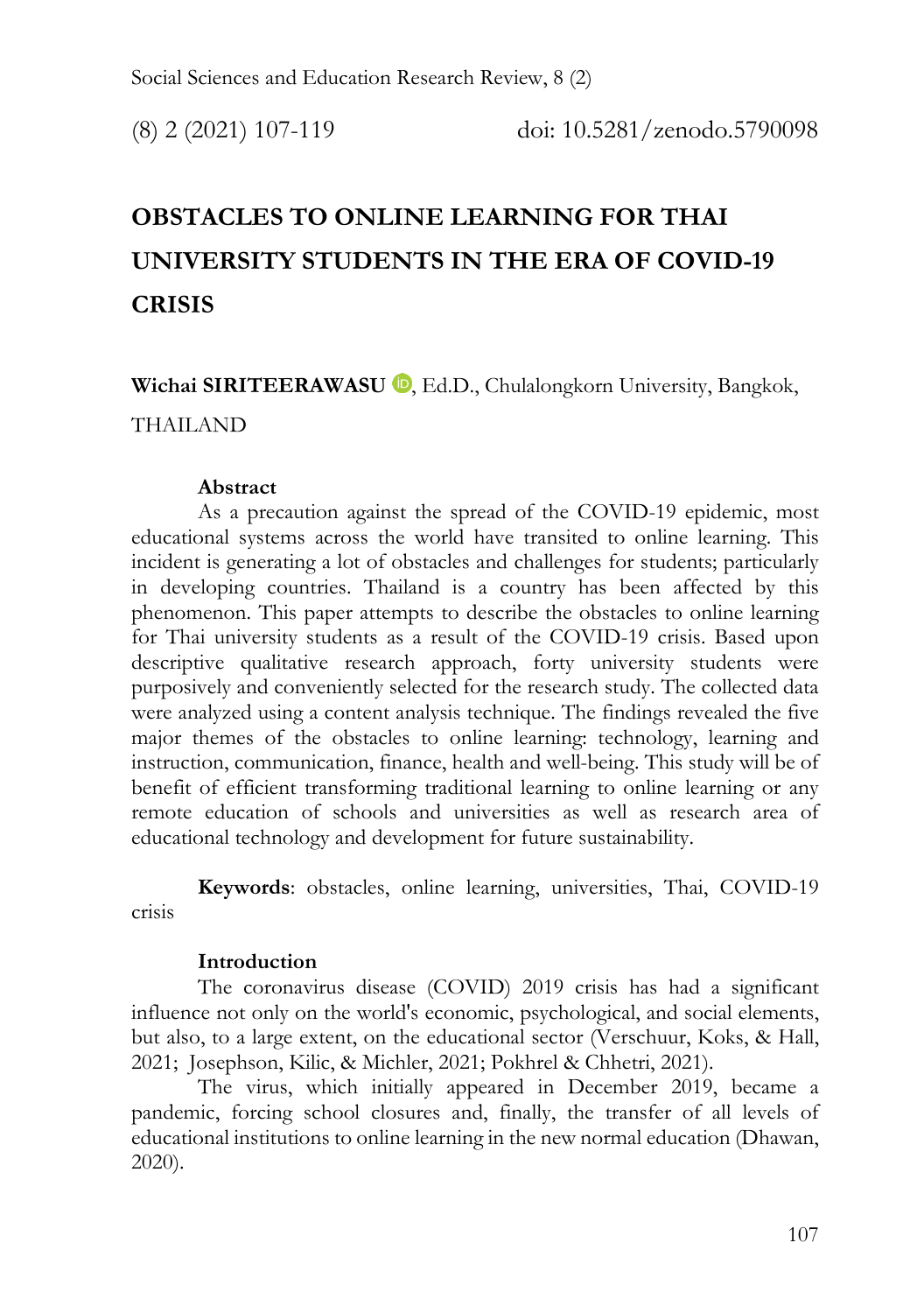As a result, the traditional delivery of teaching in education has changed, and learning environments have been rearranged. To meet the challenge of developing educational delivery mechanisms in higher education, colleges and universities around the world have brought Emergency Remote Education (ERE) as an educational and pedagogical mode of delivery (Toquero, 2021).

It is a momentary shift in teaching triggered by the unexpected development of a crisis. ERE does not imply abandoning the existing teaching method or establishing an entirely new educational system. It provides a temporarily viable option for educators to execute instruction and give required instructional assistance to students (Hodges et al., 2020).

ERE is also a derivative of distance learning, but in times of crisis it is considered an "option" rather than an "obligation" (Bozkurt et al., 2020).

In addition, ERE provides full advantage of available resources, including the various technologies that provide distance learning capabilities. In this case, it should also be emphasized that ERE is the best term to describe education during this turmoil and is not the same as the previous distance learning modality (Bozkurt et al., 2020).

In view of the present COVID-19 crisis, World Bank (2020) highlighted that ERE is required to be utilized for education system and prepares different learning methods to facilitate learning for students to participate and endure learning.

Conversely, the abrupt shift in educational delivery demonstrates the inverse trend for most students, who were already disadvantaged prior to the epidemic. According to UNESCO (2021), school and university closures have affected more than 1.5 billion students of all ages worldwide.

Shutdowns have excessively impacted students. With the goal of providing education as a fundamental human right, educational systems throughout the world were once again pushed to devise new strategies to instantly sustain education initiatives (UNESCO, 2020). However, this does not take into account providing answers to the challenges of each individual learner. In general, the education system is spur-of-the-moment and may have unanticipated repercussions during and after the crisis (Bozkurt & Sharma, 2020).

In the meantime, after the government of Thailand declared "social distancing" policy, the Ministry of Education (MOE) issued a strict regulation to schools and universities to commence online learning. As a result, all higher education institutions across the country have been obligated to close indeterminately (Lao, 2020).

Classes at several universities have begun in the last few months before emergency of the pandemic, and online learning has encountered numerous obstacles (Mateo, 2020), which have proven tough for Thai university students to handle. The COVID-19 crisis also increasingly indicates administration and management of Thai government which has been dramatically disappointing due to long corrupted politics and economic recession. (Ludpa, 2016) resulting in the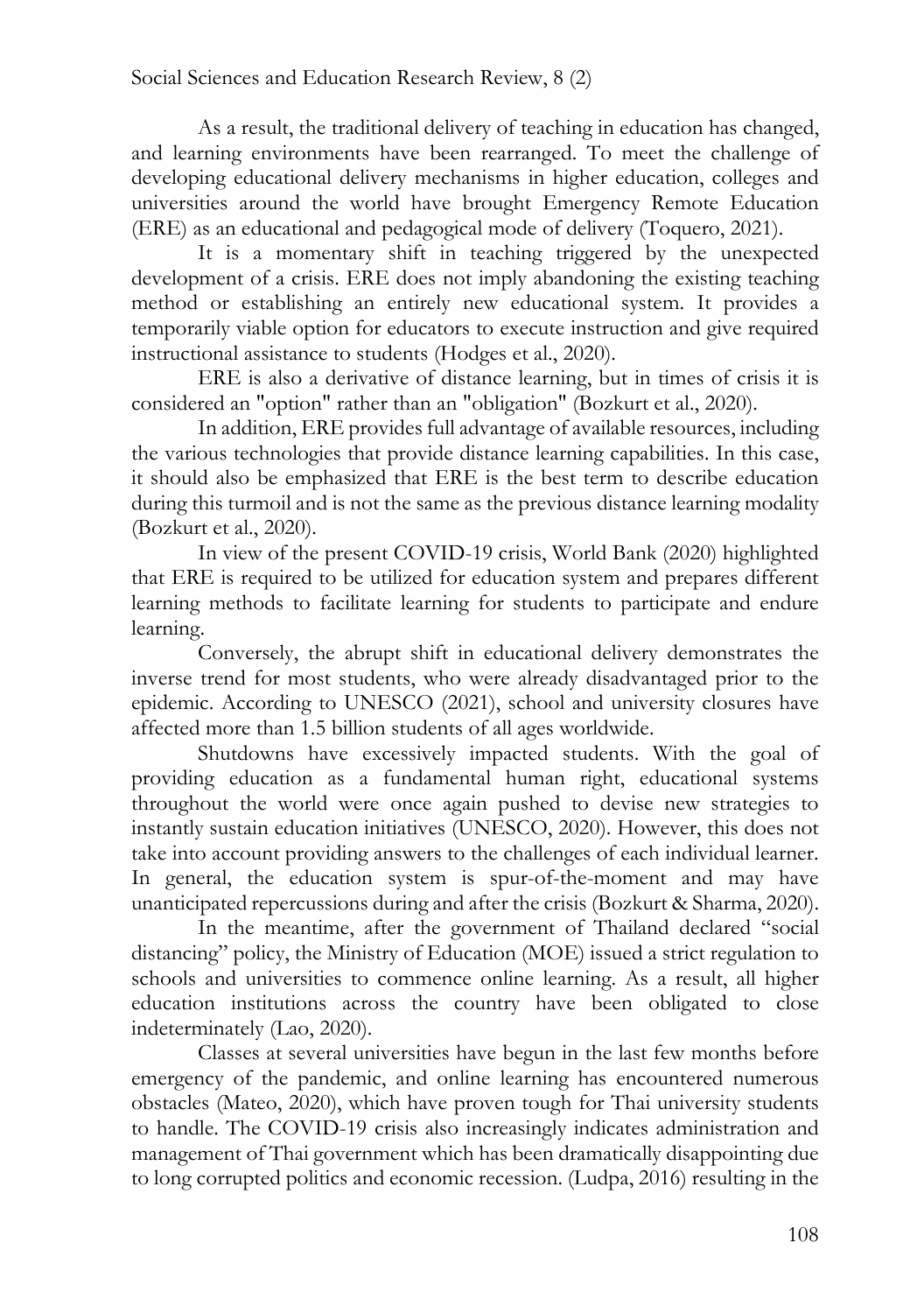lack of sufficient financial support from the government for the transition to online learning of students.

Besides, not every student can afford or adapt to the rapid change of technological development in today's digital era (Alvarez, 2020), particularly in developing nation.

Online learning indicates a digital gap among students in developing countries (Santos, 2020). This presents that state of online learning may aggravate existing disparities and create obstacles.

For instance, in the context of Thailand, most students seem to struggle with online learning; that is, of the 310 university students, 64.51% have communication problems when studying online. In addition, 80.65% of them find it easy to get distracted when studying online (Imsa-ard, 2020). In addition, 83.87% of students faced technical issues such as application flaws and lack of internet access, including 70.97% of them feel that online learning did not reinforce their motivation at all (Imsa-ard, 2020).

Even in a big metropolis like Bangkok, many school and university students face a significant lack of basic resources, educational materials, and insufficient access to internet services for online learning (Lao, 2020).

Apart from this, Thai university students engaging in online learning encountered additional online learning obstacles.

Recent research studies have been undertaken in order to reveal tension and obstacles confronted by students from online learning (AlAteeq, Alijhani, & AlEesa, 2020; Baloran, 2020; Matswetu, et al., 2020; Subedi et al., 2020).

Bozkurt et al. (2020) investigated how the COVID-19 pandemic disrupted global education. The research reported extensively on thoughts, lessons gained, and recommendations for navigating education in the time of emergency.

This study aims to study the obstacles faced by Thai university students in the context of a developing country in order to assist authorities in establishing superior educational solutions.

If this query is addressed, lessons can be learned and potentially appropriate actions can be taken when it comes to online learning in the aftermath of the COVID-19.

## **Methodology**

This section presents the methods used in this study. It includes the research design, research sample, data collection, and data analysis. They are discussed as follows.

## **Research Design**

This research used a descriptive qualitative research approach. This research design was suitable for this study since it endeavoured to provide a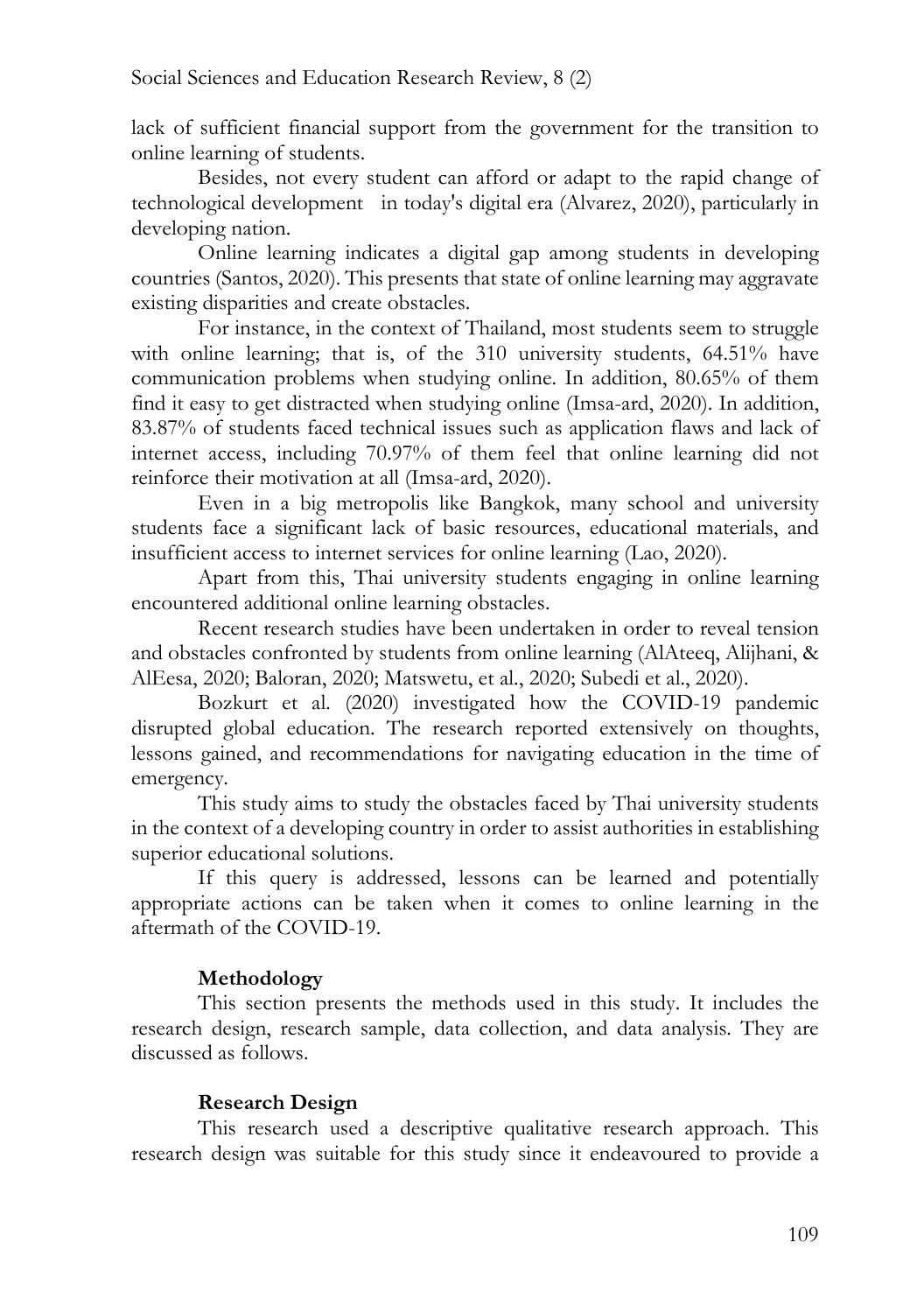description of obstacles to online learning of university students in Thailand during the COVID-19 new normal era.

## **Research Sample**

Forty university students were purposively and conveniently selected based upon their ability and connectivity to provide necessary information during the period of the conduct of this research. Besides, participants were selected notwithstanding their genders, ages, courses, years of study, monetary status, as well as geographical locations.

## **Data Collection**

The data were collected using online survey method through Google Form between March 2 and March 9, 2021. The online survey in this research comprised open-ended questions concerning the obstacles to online learning of students amidst the time of the COVID-19 crisis.

The online survey in this research was firstly carried out by requesting the consent of the target participants. Then they were explained that their involvement was not mandatory due to the current situation and stressed that their identity will remain anonymous including their responses will be analyzed once they participate in the research. The link to the online survey was posted via emails of students.

# **Data Analysis**

The collected data were analyzed using a content analysis technique. The process of content analysis in this research pertained to stages of repeated exploration of the collected data.

The transcripts downloaded from all participants' responses were firstly organized. The raw data were then intensively analyzed to provide the initial identification of the relevant codes.

These codes were transferred into an independent file. They were constantly evaluated identifying their similarities and differences and finally grouping them. Based upon a series of similar codes, themes were developed and structured to provide answers for the research question.

# **Results**

This research was guided by its objective to describe the obstacles to online learning of university students in Thailand amidst the COVID-19 new normal era. This section presents 5 main themes of online learning obstacles as follows. The result is presented in Figure 1.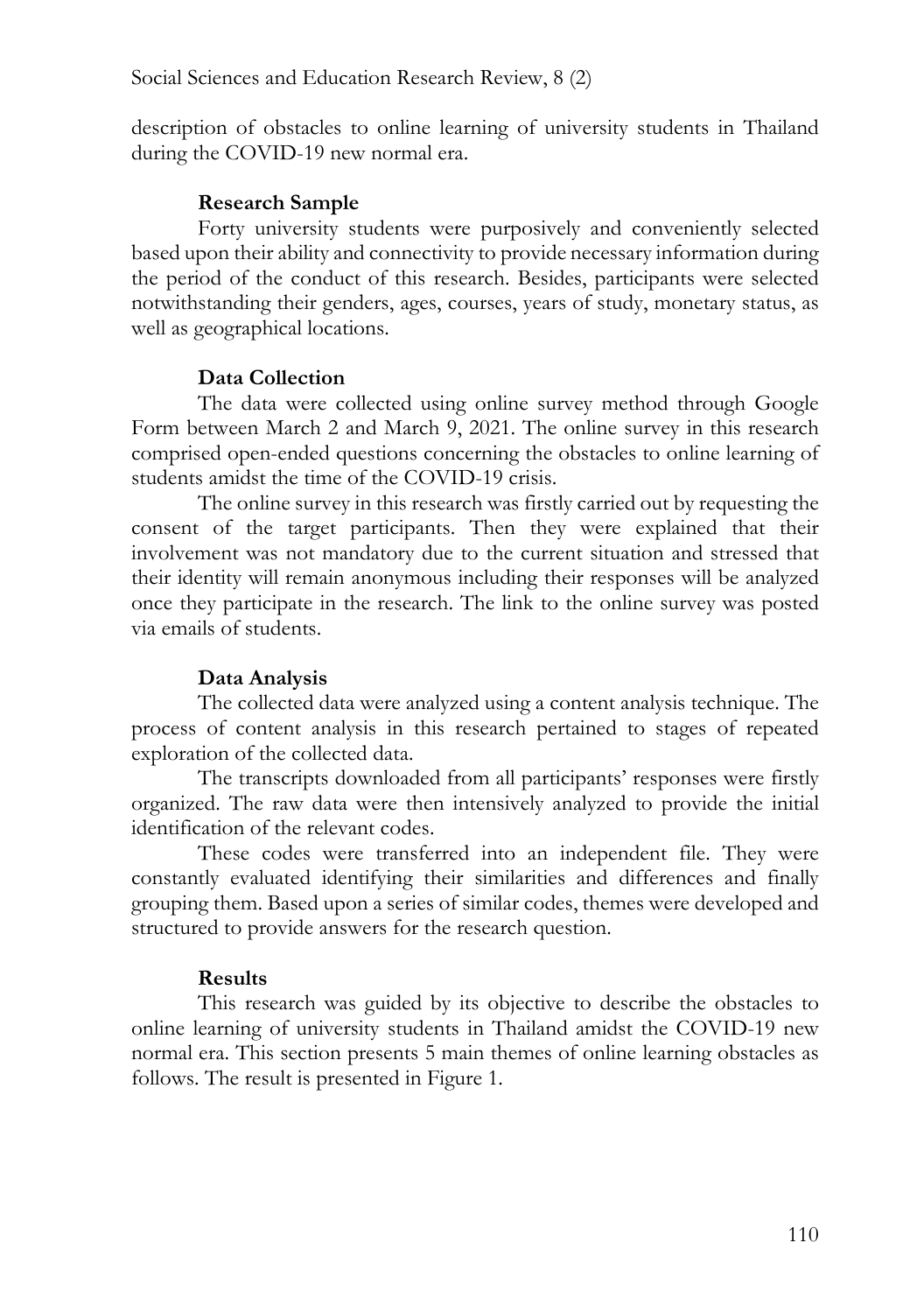

Figure 1. The Five Main Themes of Online Learning Obstacles.

## *Theme 1: Technology*

One of the most recurring obstacles to online learning encountered by the students is unsteady internet connection. Several times, this problem is caused by poor or weak internet connection signal ("I live in a rural area so it is difficult for me to find a stable internet signal. Of course, it is hard for me to follow the activities in Zoom or Microsoft Team meetings" -P17).

At other times, students lack of technological device for their study. ("I would need a laptop or PC to achieve my assignments" -P23).

Moreover, technological competency of students is inadequate. ("I lack the capability to apply technology to facilitate my online learning efficiently" - P04).

## *Theme 2: Learning and Instruction*

Most of the time, obstacles to online learning encountered by students are related to learning and instruction. Students face the problem on how hard they have to try to understand the lesson ("I try to listen to the Microsoft Team but cannot understand the lesson" -P12) since the instructions are vague. ("Some instructions are not clear to me" -P08) and this causes students' confusion ("Additional explanations are required to avoid confusion" -P32).

Due to the time constraints to online learning, several in-class activities are assigned. ("I am overloaded with so many tasks from different courses" - P24).

Students feels that tasks designated are overwhelming and impede their learning outcome ("Study time is wasted and is ended up without any lesson learned" -P18).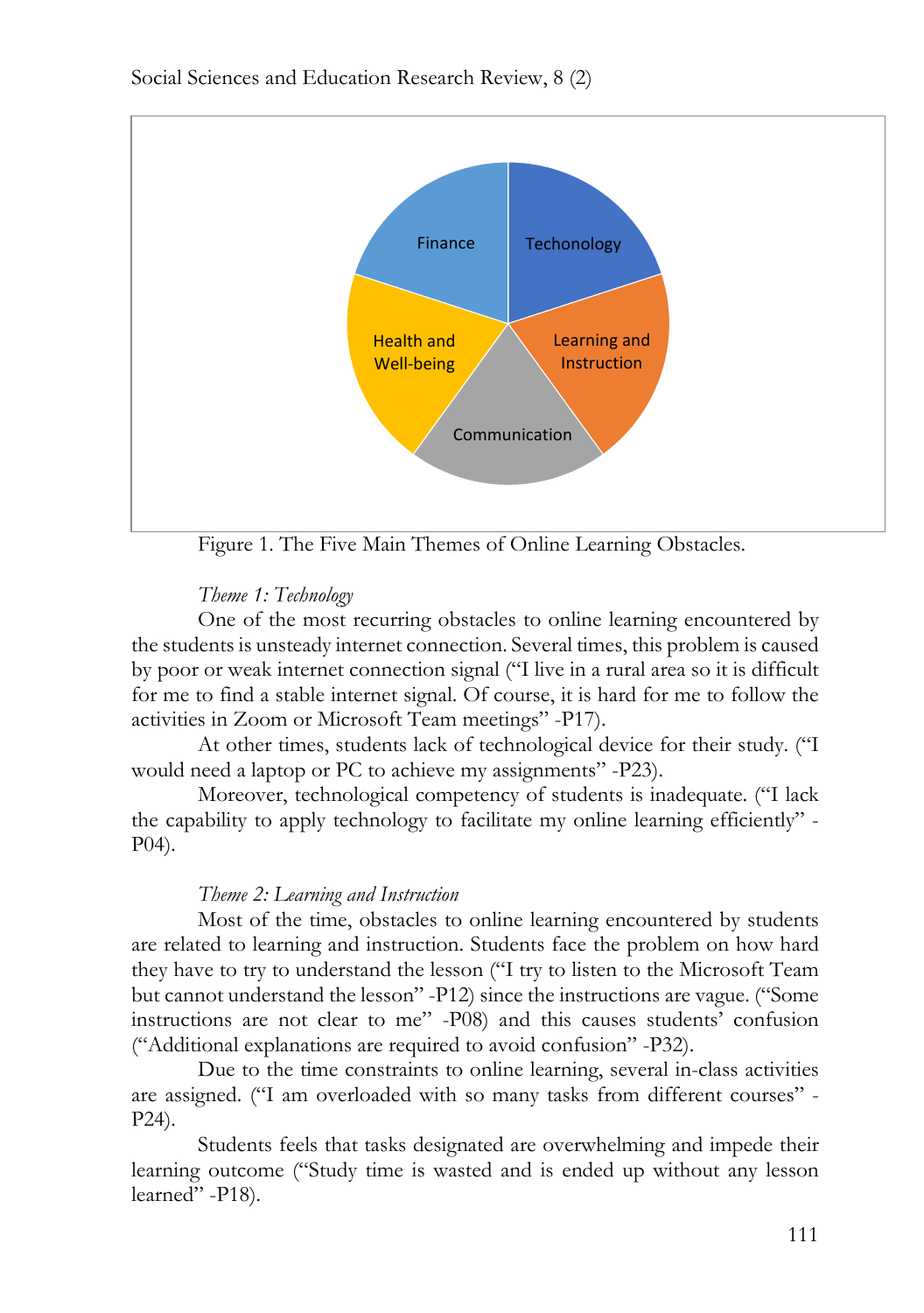### *Theme 3: Communication*

Communicational obstacles are regarded as one of obstacles to online learning. It affects peer to peer communication. Online learning leads to poor communication of students during their group discussion. ("My team keeps silent and turns their laptop cameras off while in a meeting" -P29).

Besides, approaching to their teachers when needed is totally obstructed ("I keep in touch with my professors in many ways but it is ruined" -P22). It causes big problems especially on the examination and submission of assignments. It devours students' motivation in their online learning as a result of student-teacher communication.

### *Theme 4: Finance*

Obstacles to online learning students encountered is also placed with financial support. Online learning requires internet"charges (*"*I need a financial demand to internet access for online courses" -P09).

Desperately, students though try hard to overcome the challenge, they cannot owing to the current set of circumstances ("Due to the epidemic, I face economic challenges to support learning needs" -P35) and this finally becomes additional burden of parents ("I still rely on parents since there is no job added" -P16).

#### *Theme 5: Health and Well-being*

Regarding physical obstacles, students always stick to their electronic devices to complete their study contributing to deteriorating health ("I pay fully attention to my laptop for all day long to keep track with the task and activities. It hurts my eyes and causes eye fatigue" –P07).

Most of the times, students are deprived of sleep to wait for a high speed internet late night ("I have to delay my submission until midnight for 5G signal" -P10).

Plus, online learning impacts students' psychological health. Students mentally suffer from online learning. They are required to rely more on themselves and it frequently causes psychological impact ("I need someone to talk to. Some certain tasks are too difficult and make me feel uncomfortable" – P02).

Additionally, online learning gets students earn less confidence for their examination preparation. ("I occasionally experience lack of confidence to review all lessons before examination" –P25).

### **Discussion**

The key findings came from robust research methodology regarding data collection and analysis. They also met the central objective of this research: the obstacles to online learning of university students in Thailand amidst the COVID-19 new normal era.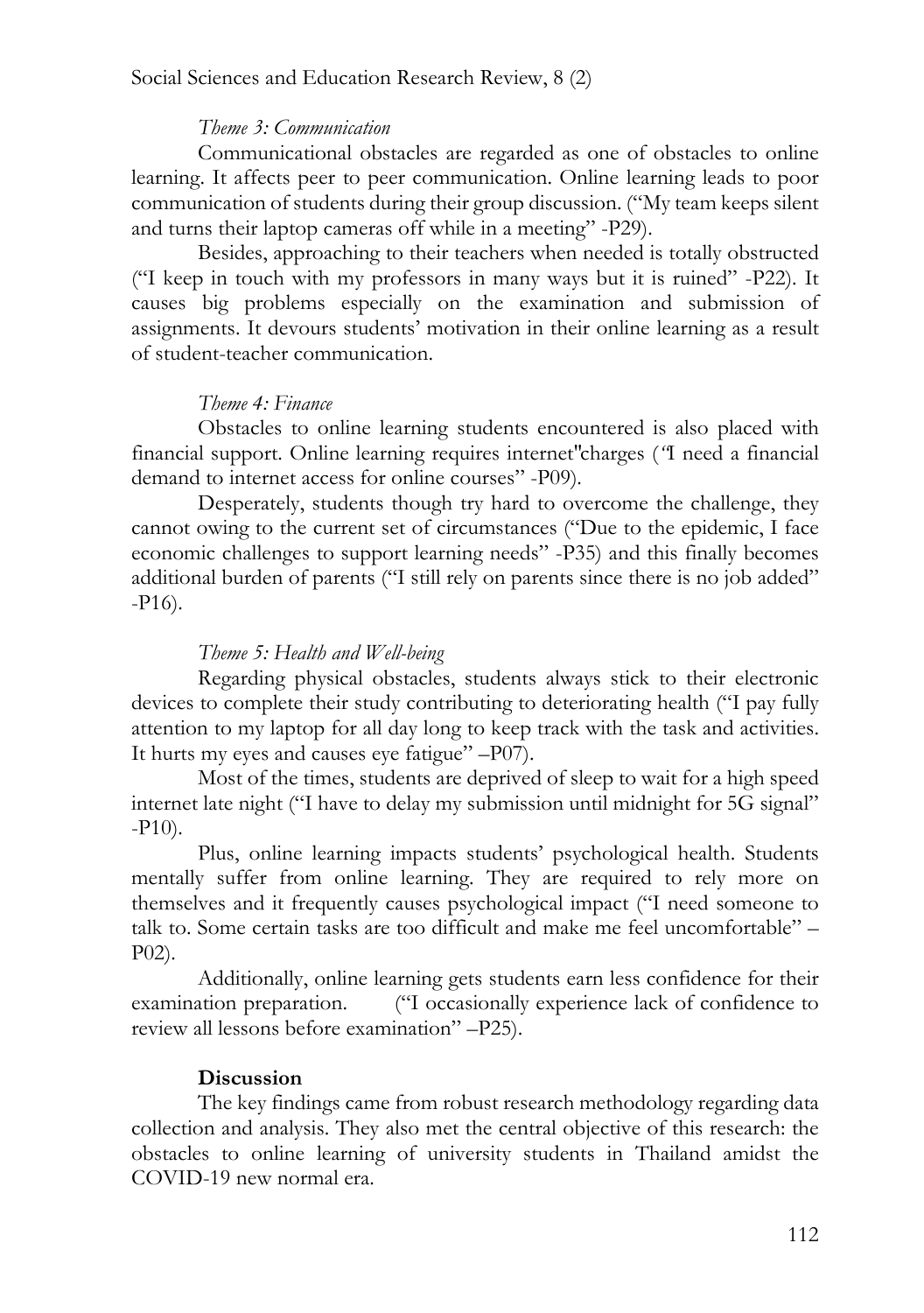According to the research findings, students have suffered a significant disadvantage as a result of the abrupt shift in education from traditional on-site learning to online learning. Whereas universities have had significant success in implementing online learning systems for their students, it has been noted that most universities' shift to a new educational paradigm has not been wellorganized.

Regarding technological obstacles, a shaky internet connection is regarded as one of the most significant challenges that students face when engaging in online learning. This is in line with preceding research that a strong internet connectivity has a huge impact on online learning. (Wisconsin, 2020).

Aboagye, Yawson, & Appiah (2020) pointed out that poor network is a frequent issue in developing nations with inadequate telecommunications and information and communication technology (ICT). Despite the fact that there are several internet packages available in the nation, they are fluid and not produced similarly in terms of speed and reliability (Saminathan, 2020).

In the interim, the findings of the research by Henaku (2020) support another finding of this study that students face a variety of challenges, including a lack of suitable learning materials. This finding could imply that students are unable to fully engage in and profit from online learning.

This also supports the findings that accessing to online learning equipment such as laptops has been a reoccurring issue for students as a transition to online learning in the midst of a global health crises. (Ferri, Grifoni, & Guzzo, 2020).

One of the obstacles students face while learning through online classroom is that they lack of technological competency with unfamiliar online platform application. This is in line with the previous research by Rasheed et al. (2020) that technological implementation and competency play a vital role in online learning especially during the wake of new normal era.

Regarding learning and instructional obstacles, the findings show that obstacles to online learning faced by students are pertain to learning and instruction. Equivocal learning content and ambiguous instruction get many students confused.

Even though online learning has been used as a mode for learning and instruction during the global pandemic, learning content is still stick to traditional on-site learning. This reveals that teachers' experience on online learning is totally significant (Chen et al., 2020) since it can help out the obstacle their students encounter. This notion is also congruent with Burgess & Sievertsen (2020) that the instructional design would meet the online learning platform.

Besides, overwhelming learning activities and tasks are assigned. This is corresponded with Sundarasen et al., (2020) that teachers requires several tasks and assignments which are overloaded for students to complete. According to Sarvestani et al. (2019), they also support the findings that designated tasks are occasionally excessive and obstruct learning outcome of students.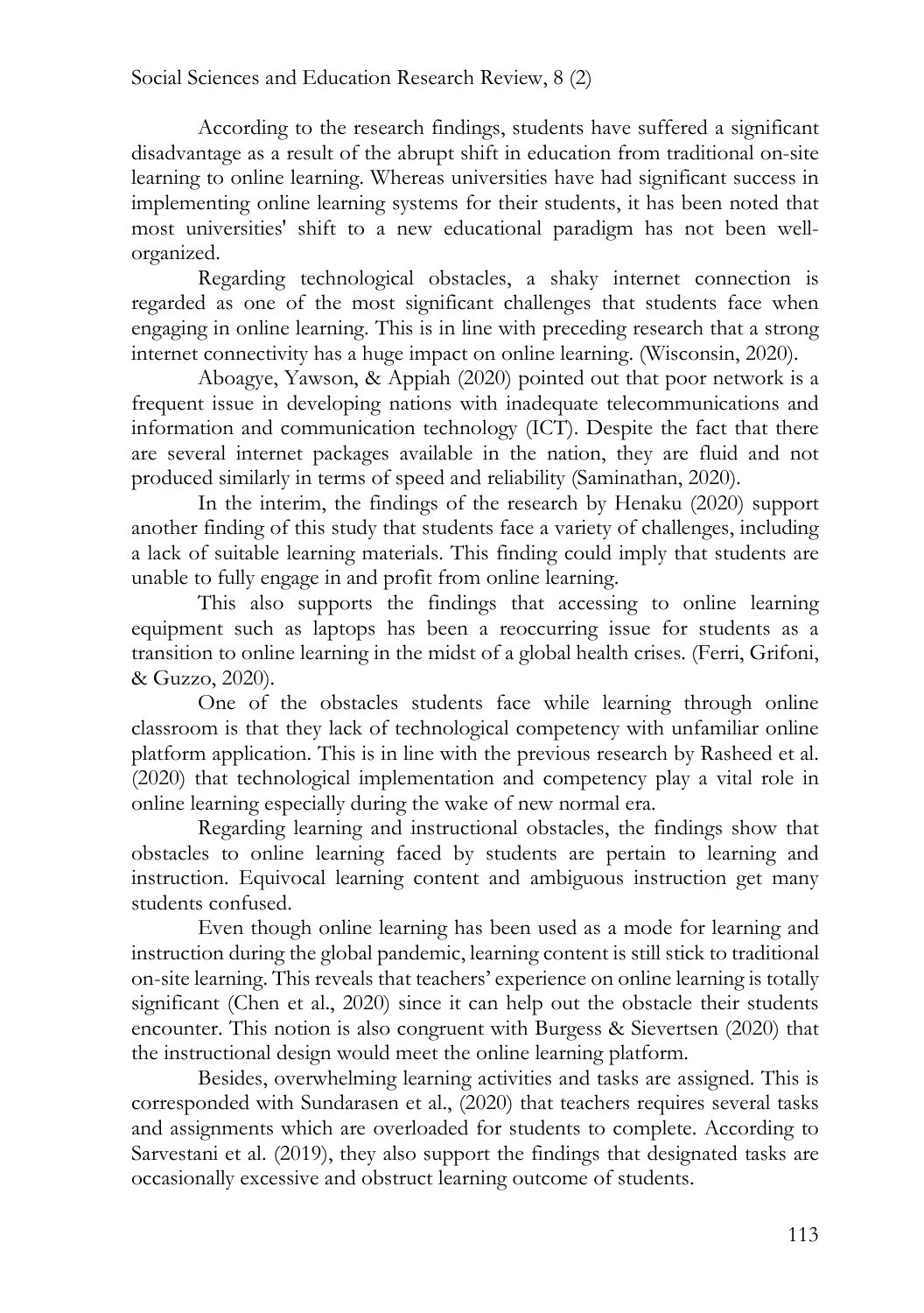Regarding communicational obstacles, online learning contributes to low level of communication among student communication specifically their group discussion. Students tend to sit still and do not engage with their peers in the discussion activities. This is consistent with the findings by Chung, Noor, & Mathew (2020) that students avoid asking questions and sharing thought in their online discussion.

Furthermore, research findings by Baticulon et al. (2020) and Sarvestani et al. (2019) showed that students struggle to cope with online learning due to deprived peer communication. This also supported the findings that COVID-19 lockdowns caused a lack of communication among students in online platforms (Gaur et al., 2020).

Besides, students face difficulties approaching to their teachers when learning online. It demolishes students' motivation in their online learning as a result of student-teacher communication. This finding is confirmed by that of Alawamleh, Al-Twait, & Al-Saht (2020) that online learning contributes to the lack of enthusiasm, less communication between students and teachers, and a sense of seclusion.

Regarding financial obstacles, online learning necessitates the use of the internet. Students attempt to conquer the obstacles, but they are unable to do so owing to the new normal circumstance, which becomes an additional strain for parents. This finding is consistent with Adle (2020) that financial difficulties for impoverished households began to intensify during the pandemic crisis and economic shutdown.

Besides, the research finding by Azhari and Fajri (2021) supported that financial circumstances of student families do not assist online learning, such as a lack of funds to acquire internet data and instruments to facilitate online learning.

Regarding health and well-being obstacles, another issue that students are concerned about is their poor physical and psychological conditions. As regards physical health, students spend nearly the whole day and night attending online classes and completing exercises. This is in line with Sundarasen et al., (2020) that spending super-long period of time on online learning dramatically increases stress levels of students.

As regards psychological health, the finding concurs with that of Tandon (2020) that COVID-19-related mental health concerns such as despair, tension, and nervousness have a negative influence on students' motivation to online learning.

### **Conclusion and Recommendation**

This paper attempted to describe the obstacles to online learning of university students in the context of the Thailand amidst the COVID-19 crisis.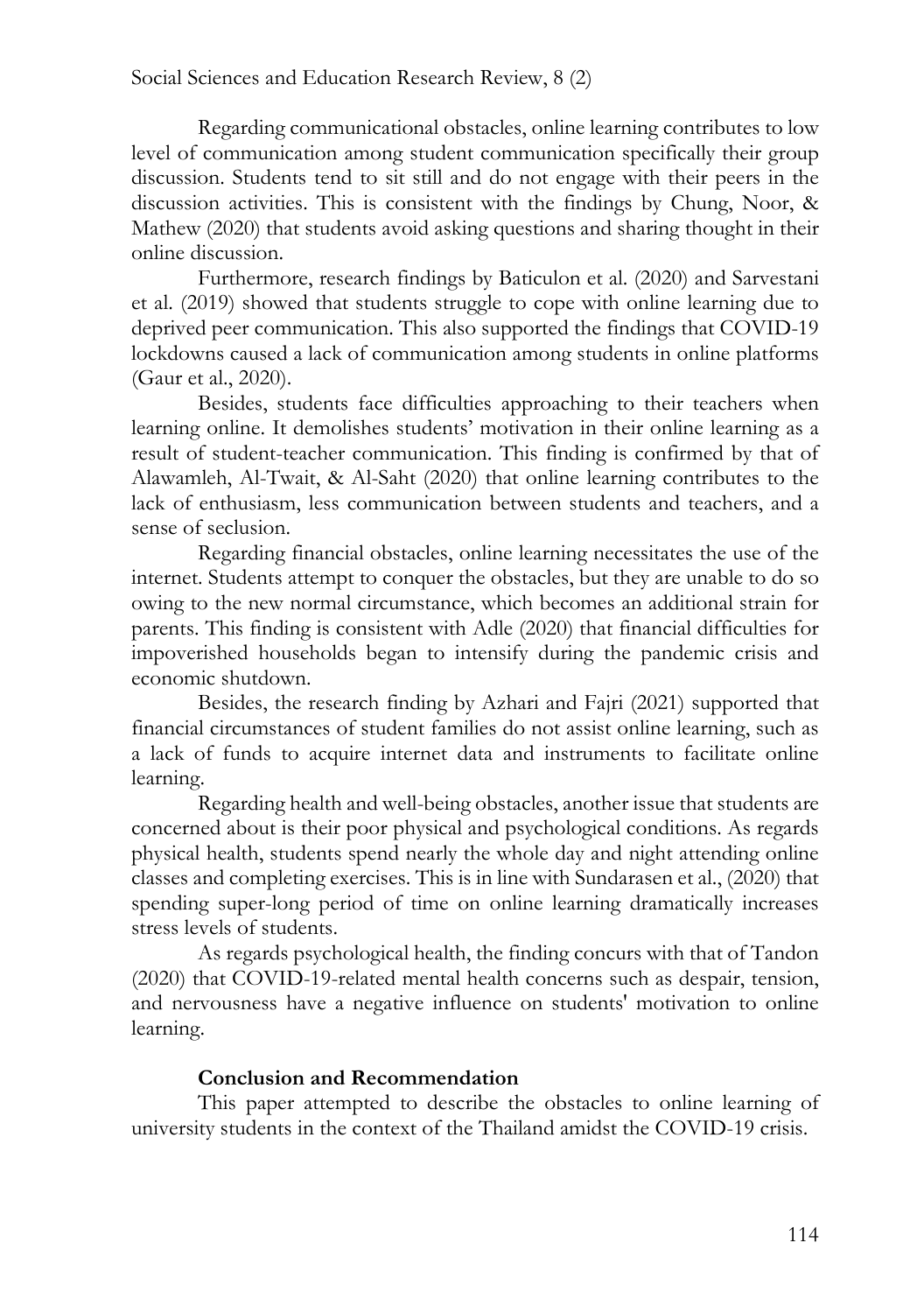Based upon the research findings, five major themes were revealed: technology, learning and instruction, communication, finance, health and wellbeing.

These findings offer context for the multiple obstacles university students in a developing country face in the light of the existing global crisis.

It is recommended that these obstacles of online learning should be regarded as contributions for the government to reform the national education act in order to efficiently develop educational system; place strategies for administration and management specifically financial support, international collaboration, stakeholder cooperation, community alliance; and get ready for coping with future uncertainties.

Besides, it is recommended for educational institutions throughout the nation to plan institutional strategies and policies, reorganize structure of institutions, reshape curriculum and instruction, and prepare training programs for educational human resources. These will potentially meet the scholarly need of students, including fully assist and develop students learning; particularly for remote learning and education.

University administrators should also take steps to improve student assistance in all areas. Teachers should examine their instruction, learning materials, and class activities, as well as students' physical and psychological concerns.

Finally, parents should take an active role in determining their children's learning time and space. They should also provide all essential support so that students can lastly survive this remote education in the midst of the crisis.

As this research has presented the obstacles to online learning in a university of Thailand. Therefore, future research studies for other contexts are strongly recommended.

## **References**

Aboagye, E., Yawson, J. A. & Appiah, K. N. (2020). COVID-19 and e-Learning: The challenges of students in tertiary institutions. Social Education Research, 1(1), 109-115. https://doi.org/10.37256/ser.122020422

Adle, C. (2020, April 01). COVID-19 and the Poverty Pandemic. Retrieved from https://philippines.oxfam.org/latest/blogs/covid-19-andpoverty-pandemic

AlAteeq, D. A., Alijhani, S. & AlEesa, D. (2020). Perceived stress among students in virtual classrooms during the COVID-19 outbreak in KSA. Journal of Taibah University Medical Sciences, 15(5), 398-403. https://doi.org/10.1016/j.jtumed.2020.07.004

Alawamleh, M., Al-Twait, L. M., & Al-Saht, G. R. (2020). The effect of online learning on communication between instructors and students during Covid-19 pandemic. *Asian Education and Development Studies*. Vol. ahead-of-print No. ahead-of-print. https://doi.org/10.1108/AEDS-06-2020-0131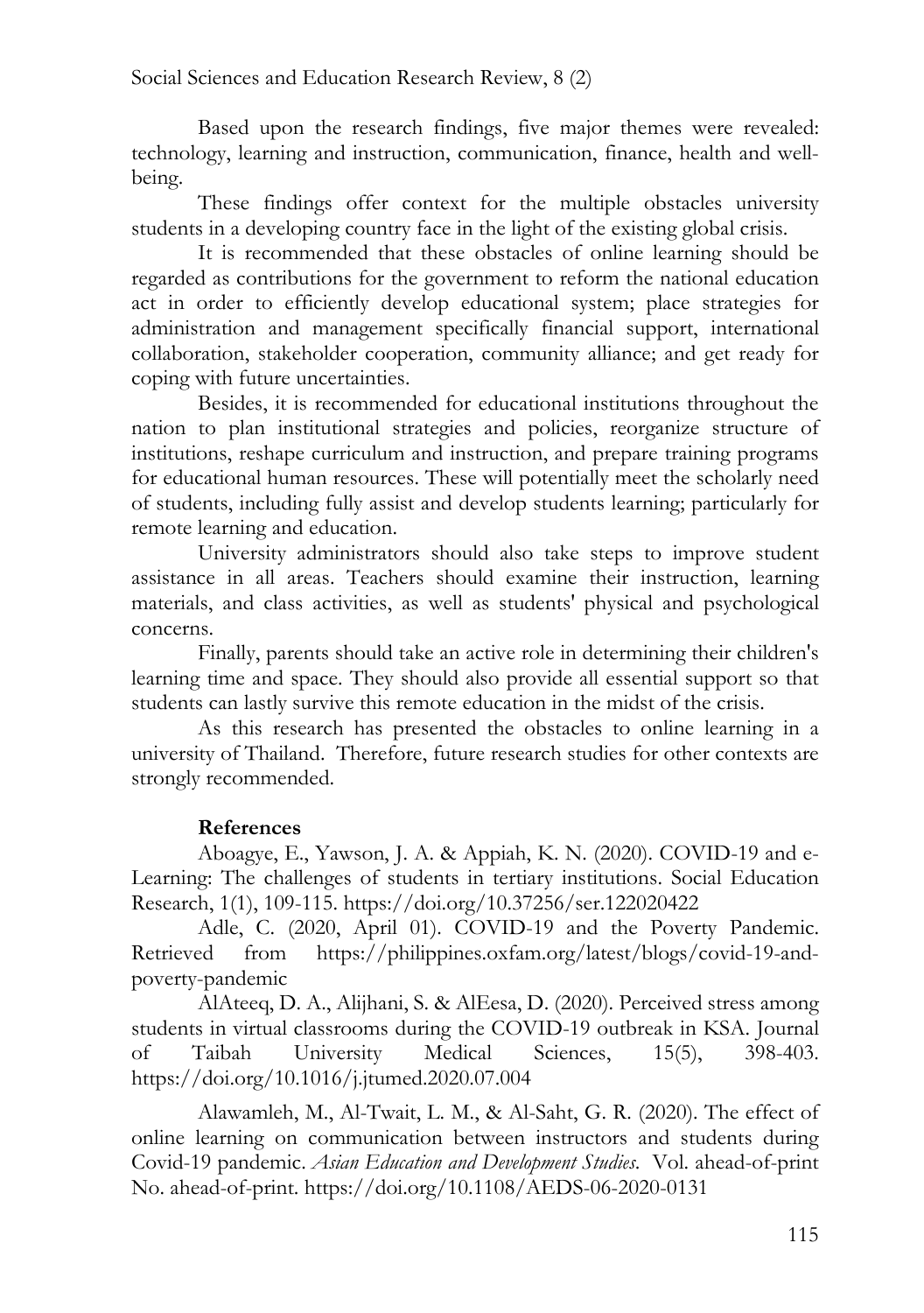Alvarez, A. V. (2020). The phenomenon of learning at a distance through emergency remote teaching amidst the pandemic crisis. Asian Journal of Distance Education, 15(1), 144-153. https://doi.org/10.5281/zenodo.3881529

Azhari, B., & Fajri, I. (2021). Distance learning during the COVID-19 pandemic: School closure in Indonesia. International Journal of Mathematical Education in Science and Technology, 1-21. https://doi.org/10.1080/0020739X.2021.1875072

Baloran, E. (2020). Knowledge, attitudes, anxiety, and coping strategies of students during COVID-19 pandemic. Journal of Loss and Trauma, 25(8), 1- 8. https://doi.org/10.1080/15325024.2020.1769300

Baticulon, R. E., Alberto, N. R., Baron, M. B., Mabulay, R. E., Rizada, L. G., Sy, J. J., Tiu, C. J., Clarion, C. A. & Reyes, J. C. (2020). Barriers to online learning in the time of COVID-19: A national survey of medical students in the Philippines. medRxiv. https://doi.org/10.1101/2020.07.16.20155747

Bozkurt, A. & Sharma, R. C. (2020). Emergency remote teaching in a time of global crisis due to CoronaVirus pandemic. Asian Journal of Distance Education, 15(1), 1-6. https://doi.org/10.5281/zenodo.3778083

Bozkurt, A., Jung, I., Xiao, J., Vladimirschi, V., Schuwer, R., Egorov, G., … & Paskevicius, M. (2020). A global outlook to the interruption of education due to COVID-19 pandemic: Navigating in a time of uncertainty and crisis. Asian Journal of Distance Education, 15(1), 1-126. https://doi.org/10.5281/zenodo.3878572

Burgess, S. & Sievertsen, H. H. (2020, April 01). Schools, skills, and learning: The impact of COVID-19 on education. Retrieved from https://voxeu.org/article/impact-covid-19-education

Chen, T., Peng, L., Yin, X., Rong, J., Yang, J. & Cong, G. (2020). Analysis of user satisfaction with online education platforms in China during the COVID-19 pandemic. Healthcare, 8(3), 1-26. https://doi.org/10.3390/healthcare8030200

Chung, E., Noor, N. M., & Mathew, V. N. (2020). Are you ready? An assessment of online learning readiness among university students. International Journal of Academic Research in Progressive Education and Development, 9(1), 301-317. https://doi.org/10.6007/IJARPED/v9-i1/7128

Dhawan, S. (2020). Online learning: A panacea in the time of COVID-19 crisis. Journal of Educational Technology, 49(1), 5-22. https://doi.org/10.1177/0047239520934018

Ferri, F., Grifoni, P., & Guzzo, T. (2020). Online learning and emergency remote teaching: Opportunities and challenges in emergency situations. *Societies*, *10*(4), 86. https://doi.org/10.3390/soc10040086

Gaur, R., Mudgal, S. K., Dharni, I. T., Sharma, R. & Suyal, N. (2020). Barriers encountered during online classes among undergraduate nursing students during COVID-19 pandemic in India. International Journal of Research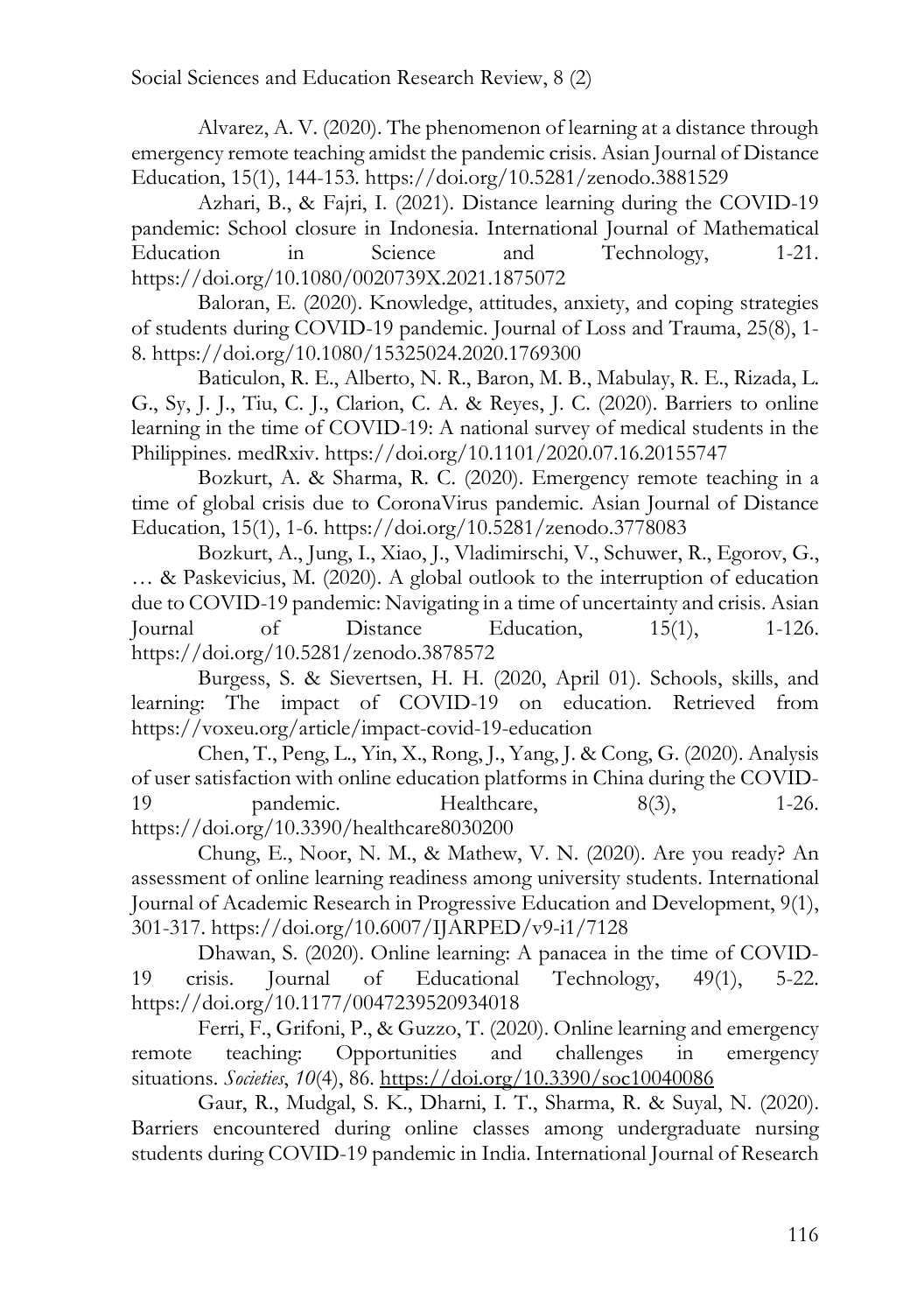in Medical Sciences, 8(10), 3687-3693. http://dx.doi.org/10.18203/2320- 6012.ijrms20204252

Henaku, E. A. (2020). COVID-19 online learning experience of college students: The case of Ghana. *International Journal of Multidisciplinary Sciences and Advanced Technology*, *1*(2), 54-62. หาแล้วไม่มี"doi"จ้าเลยใส่"url แทน Retrieved from https://www.researchgate.net/publication/5647: 892; COVID-

3; Online Learning Experience of College Students The Case of Ghana Hodges, C., Moore, S., Lockee, B., Trust, T., & Bond, A. (2020). The Difference between Emergency Remote Teaching and Online Learning. EDUCAUSE Review. Retrieved from https://er.educause.edu/articles/2020/3/the-difference-between-emergencyremote-teachingand-online-learning

Imsa-ard, P. (2020). Thai university students' perceptions towards the abrupt transition to "forced" online learning in the COVID-19 situation. *Journal of Education Khon Kaen University*, *43*(3), 30–44. Retrieved from https://so02.tcithaijo.org/index.php/EDKKUJ/article/view/242970

Josephson, A., Kilic, T., & Michler, J.D. (2021). Socioeconomic impacts of COVID-19 in low-income countries. Nat Hum Behav, *5*, 557–565. https://doi.org/10.1038/s41562-021-01096-7

Lao, R. (2020, May 01). Pandemic is exposing the gaps in Thai education. Bangkok Post. Retrieved from https://www.bangkokpost.com/opinion/opinion/1910956/pandemic-isexposing-the-gaps-in-thai-education

Ludpa, Y. (2016). Corrupt problems in the Thai education system. *Association of Private Higher Educations Institutions of Thailand*, *5*(1), 66–76. Retrieved from http://apheit.bu.ac.th/jounal/Inter-1-2559/p66-76-Yuvares-Ludpa.pdf

Mateo, J. (2020, October 5). As Classes Open, 'Learning Crisis' Highlighted with Millions of Students Left Behind. Retrieved from https://www.onenews.ph/as-classes-open-learning-crisishighlighted-withmillions-of-students-left-behind

Matswetu, V. S., Munakandafa, W., Munodawafa, V. & Mandoga, E. (2020). Science student teachers' challenges and coping strategies in an open and distance learning environment in Zimbabwe. Makarere Journal of Higher Education, 4(2), 125-137. https://doi.org/10.4314/majohe.v4i2.

Pokhrel, S., & Chhetri, R. (2021). A Literature Review on Impact of COVID-19 Pandemic on Teaching and Learning. Higher Education for the Future, 8(1), 133–141. https://doi.org/10.1177/2347631120983481

Rasheed, R. A., Kamsin, A., & Abdullah, N. A. (2020). Challenges in the online component of blended learning: A systematic review. Computers & Education, 144, 103701. https://doi.org/10.1016/j.compedu.2019.103701

Saminathan, V. (2020). Problems of Online Classes. *International Journal of Academic Research Reflector, 9*(6), 1-3. https://doi.org/10.6084/m9.figshare.13573550.